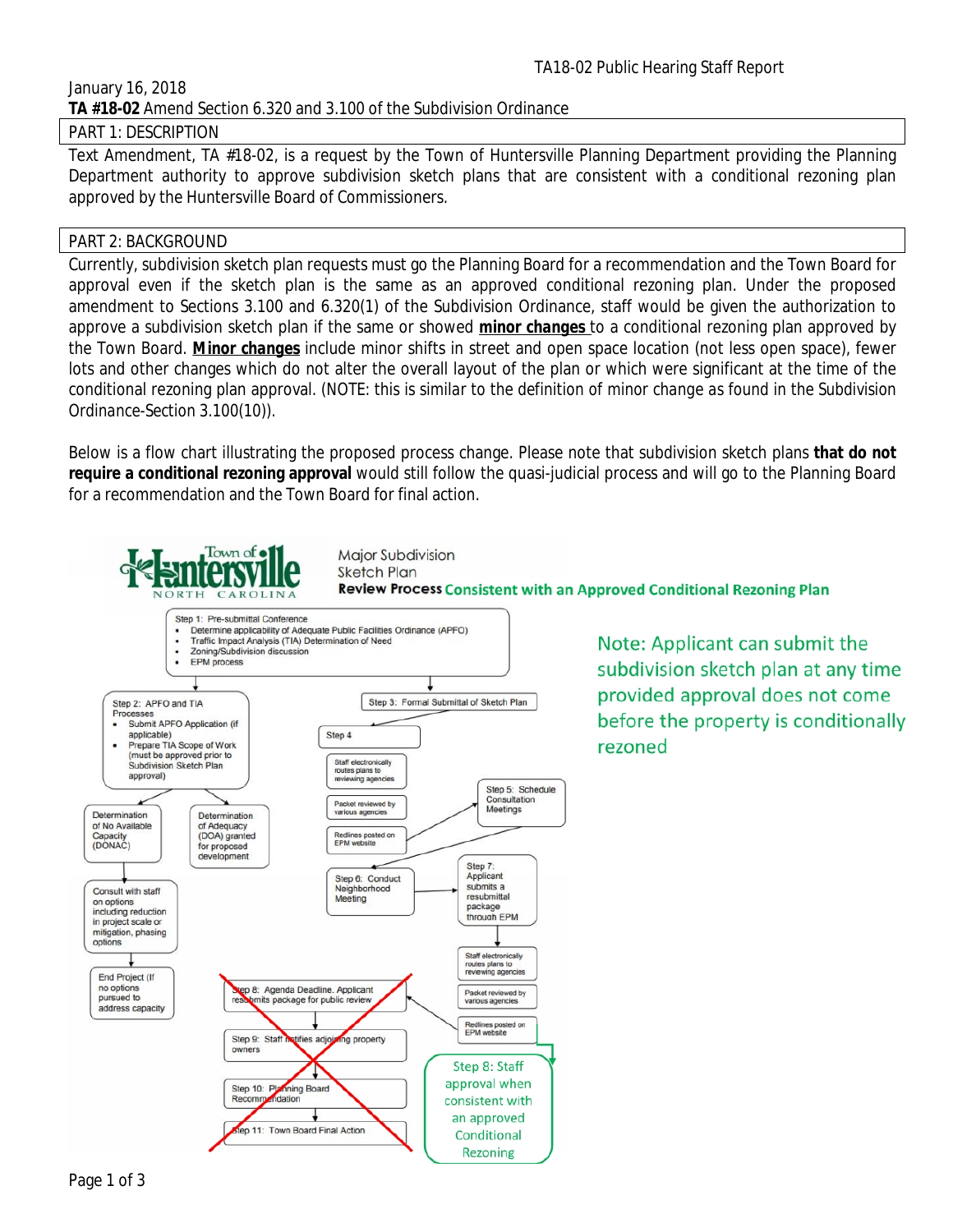January 16, 2018

Subdivision sketch plans are quasi-judicial actions meaning the Town Board (and Planning Board) should not talk to anyone about the proposed development except under sworn testimony. When a subdivision sketch plan is combined with a conditional rezoning plan as applicants typically choose to do to save time, this creates a conflict since the Town Board (and Planning Board) **can discuss rezoning** with applicants/adjoining property owners, but **should not discuss the subdivision sketch plan** outside sworn testimony even though it mirrors the conditional rezoning plan.

Staff previously had the authority to approve subdivision sketch plans that were consistent with or showed only minor revisions to an approved conditional rezoning plan from 2000 until a major re-write of the zoning ordinance in 2003. Further, staff is provided the authority to approve subdivision sketch plans in Transit Oriented Districts (i.e. TOD-R CD zoning in the northern portion of Bryton).

Section 3.100 of the Subdivision Ordinance, Town Staff Decision Making, should also be amended by adding subsection 12 authorizing staff to approve subdivision sketch plans consistent with or showing minor revisions to an approved conditional rezoning plan.

The HOAB reviewed the proposed amendment at their September 7, 2017 meeting and recommended approval (7-0).

# PART 3: STAFF RECOMMENDATION

Approval

PART 4: RELEVANT HUNTERSVILLE 2030 COMMUNITY PLAN AND APPLICABLE LONG RANGE PLAN SECTIONS

**ED-14.1 Development Review Process**: Support efforts to improve efficiency and responsiveness of development review process for development proposals.

PART 5: PUBLIC HEARING

The Public Hearing was held on Tuesday, January 16, 2018.

PART 6: PLANNING BOARD RECOMMENDATION

The Planning Board is scheduled to hear this text amendment on January 23, 2018.

PART 7: ATTACHMENTS

Attachment A: Text Amendment Application Attachment B: Proposed Ordinance, Applicant Language